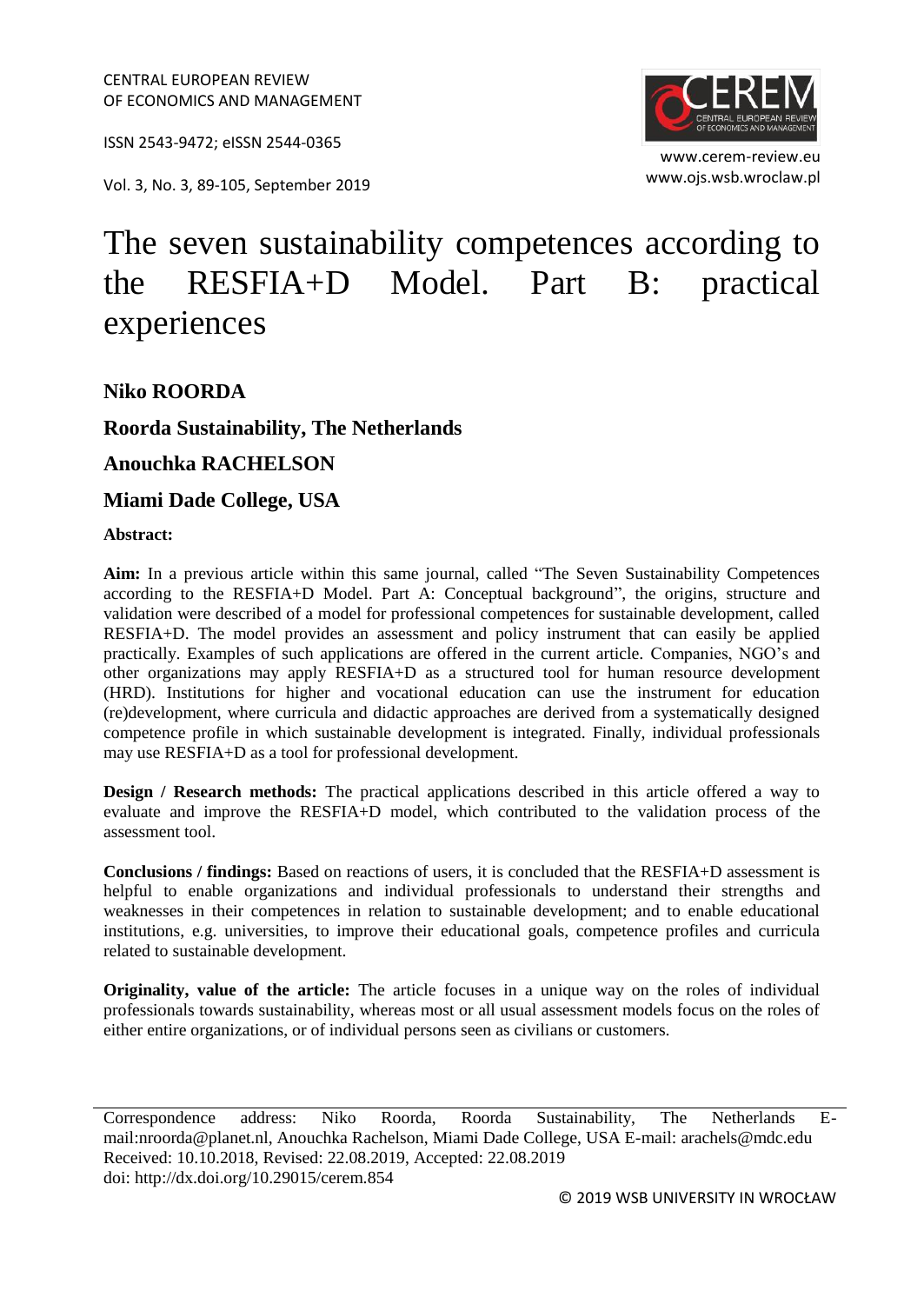*Keywords: competences, sustainable development, RESFIA+D, Human Resource Development (HRD), professionals, organizations, education*

*JEL*: I20, I23, J24, Q01, Q15, Q56

#### **1. Introduction**

In a previous article by the authors of this article, called "The Seven Sustainability Competences according to the RESFIA+D Model. Part A: Conceptual background", the theoretical framework of RESFIA+D was explained. The current article continues, by offering examples of the application of RESFIA+D in real life.

*RESFIA+D* can be applied in three ways. For all three of them, the tool is used as an assessment instrument, paving the way to create development plans: for individual professionals (Section 2), for entire teams of an organization or department (Section 3), or for higher education (Section 4).

As an extra, Section 5 offers a simplified Self-Test that can directly be applied by the reader, followed by Section 6 in which a Pledge for professionals is proposed.

#### **2. Individual professionals: Personal Development Plan**

The first and easiest application is by an individual professional. It might be the reader, a colleague, a supervisor, a staff member, or an intern. Students can do it, as a part of their study program in a university, a college, or a school.

The assessment can be done repeatedly, for instance every one, two or three years, as a part of a cyclic professional development process.

#### *Step 1: Your present competence, according to yourself*

First, you go through all six generic competences one by one; and for each of them, you go through the three achievements that are defined.

If, as a preparation, a set of disciplinary competences has been defined for your profession (e.g. by an expert group, by the organization you work for, or by you), you include those as well.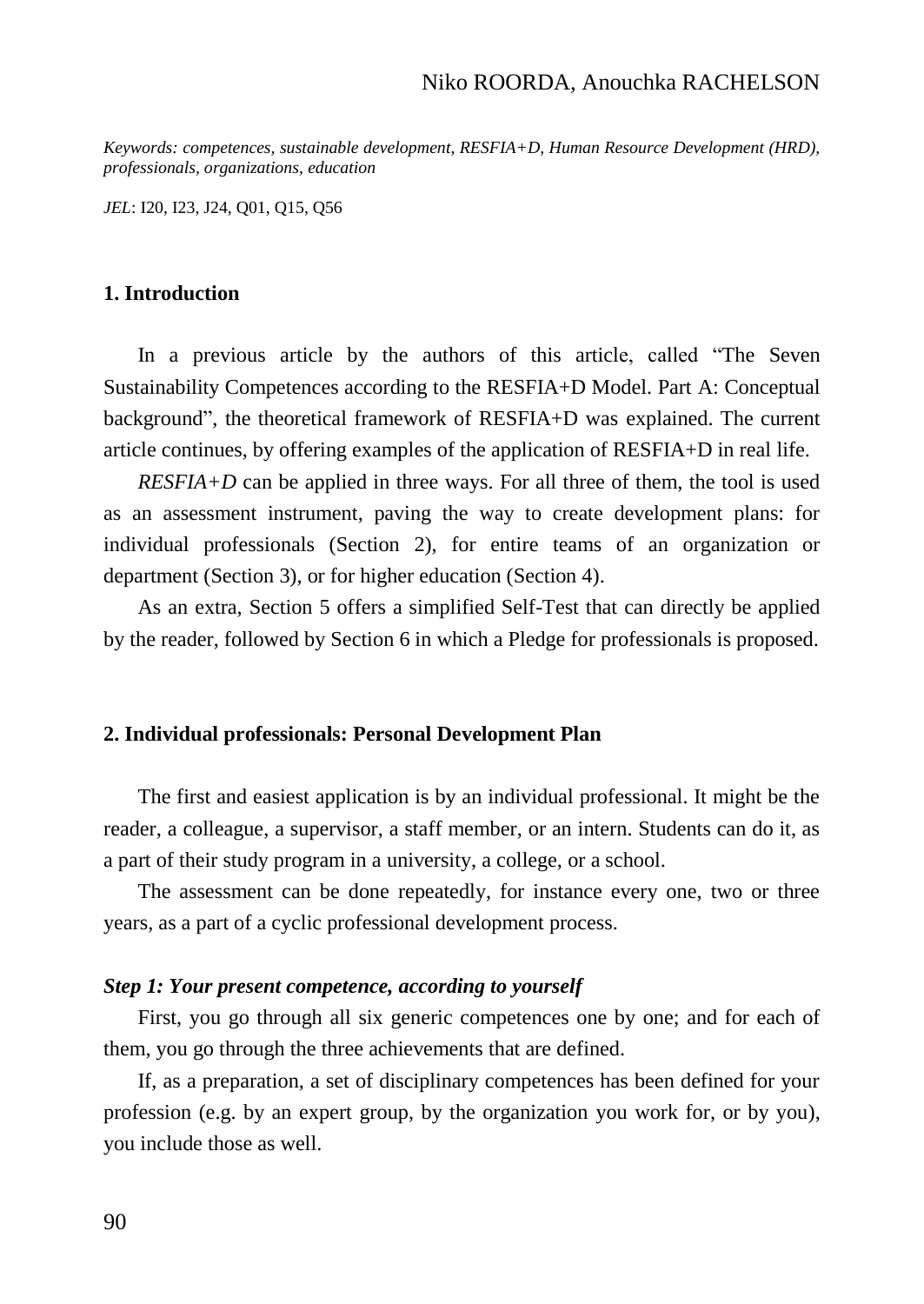For each of these 18 or more achievements, you sincerely ask yourself, after reading the detailed level descriptions: Do I really do this, or at least do I do things that are comparable with these descriptions? At which level do I do it?

Don't fool yourself by being too optimistic; why would you?

#### *Step 2: Feedback from others*

Next, you invite one or more persons who are familiar with you and your work and whom you trust to score the 18 or more topics with you in mind. If enough people do this, you get a 360° feedback.

Of course, if you cannot or don't want to get this kind of feedback, you can leave Step 2 out.

### *Step 3: Your ambition*

Then, you define your ambition for each of the topics. Before you do, you might select a certain period of time in which you want to realize this ambition: i.e. a target date. The result may look like Figure 1, which is an actual result, scored a few years ago by a Dutch professional working as a consultant.

#### *Step 4: Personal Development Plan*

After you complete the assessment, you use the results to think about how you can realize your ambition. This includes things like: setting priorities, selecting methods to improve your competence levels (e.g. reading a book, doing an internship, participating in a training course, playing a serious game, investigating internet pages, accept coaching), finding facilities to do this (e.g. time, money, equipment, teachers, permissions).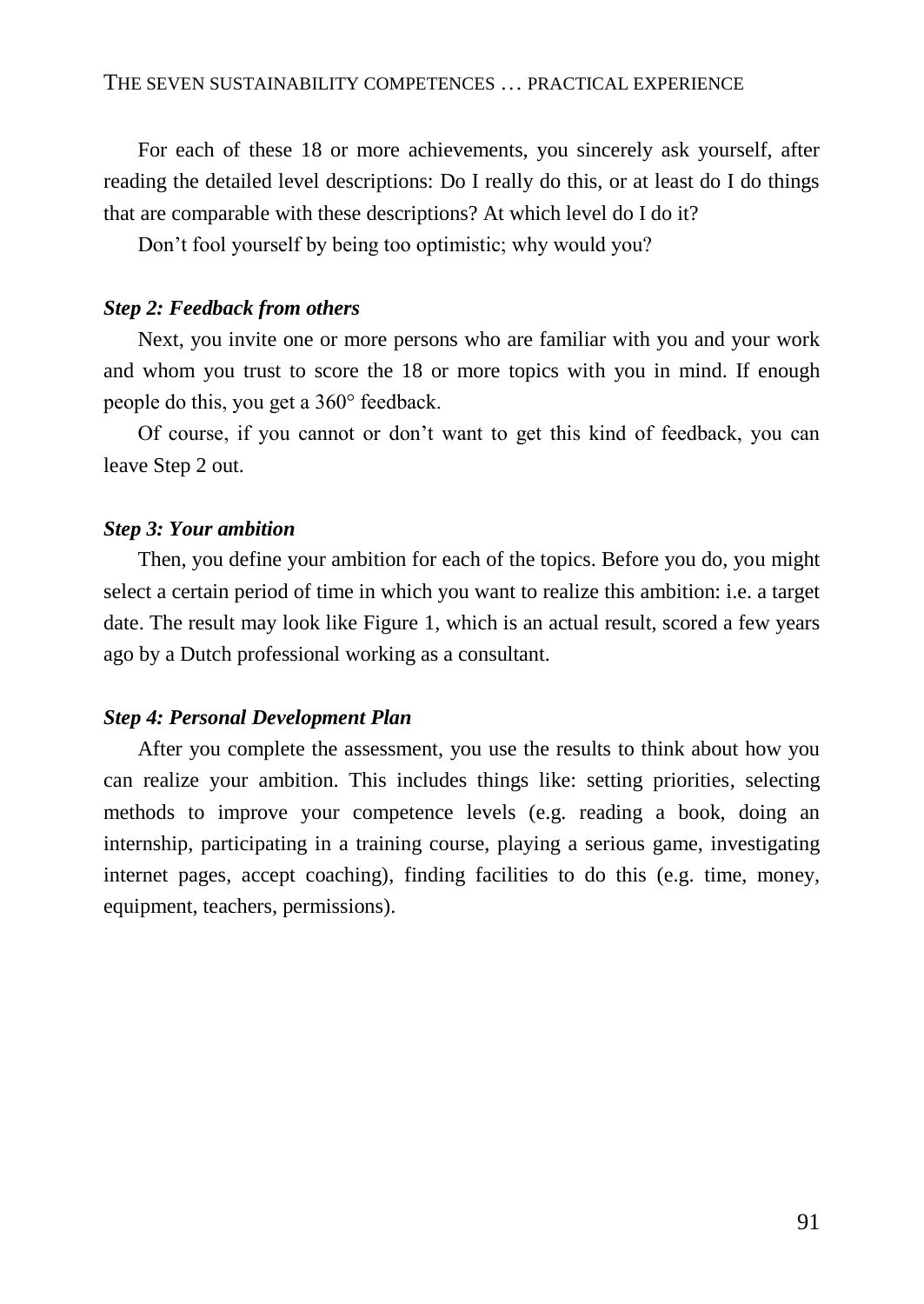

**Figure 1. A** *RESFIA+D* **result of an individual professional**

Source: Authors' own elaboration

## **3. Organizations: Human Resource Development (HRD)**

If you work in a company, it may be decided that not only you but also others perform an individual *RESFIA+D* assessment. Perhaps all the members of a certain team will participate: the consultants, the teachers, the doctors or nurses, the financial staff, the salespersons, and the top managers.

## *Step 1: Minimum acceptable level*

As a preparation, a *minimum requirement* can be defined. This is a set of 18 (or more, if disciplinary competences were defined) levels that are the lowest acceptable level for anyone within the team.